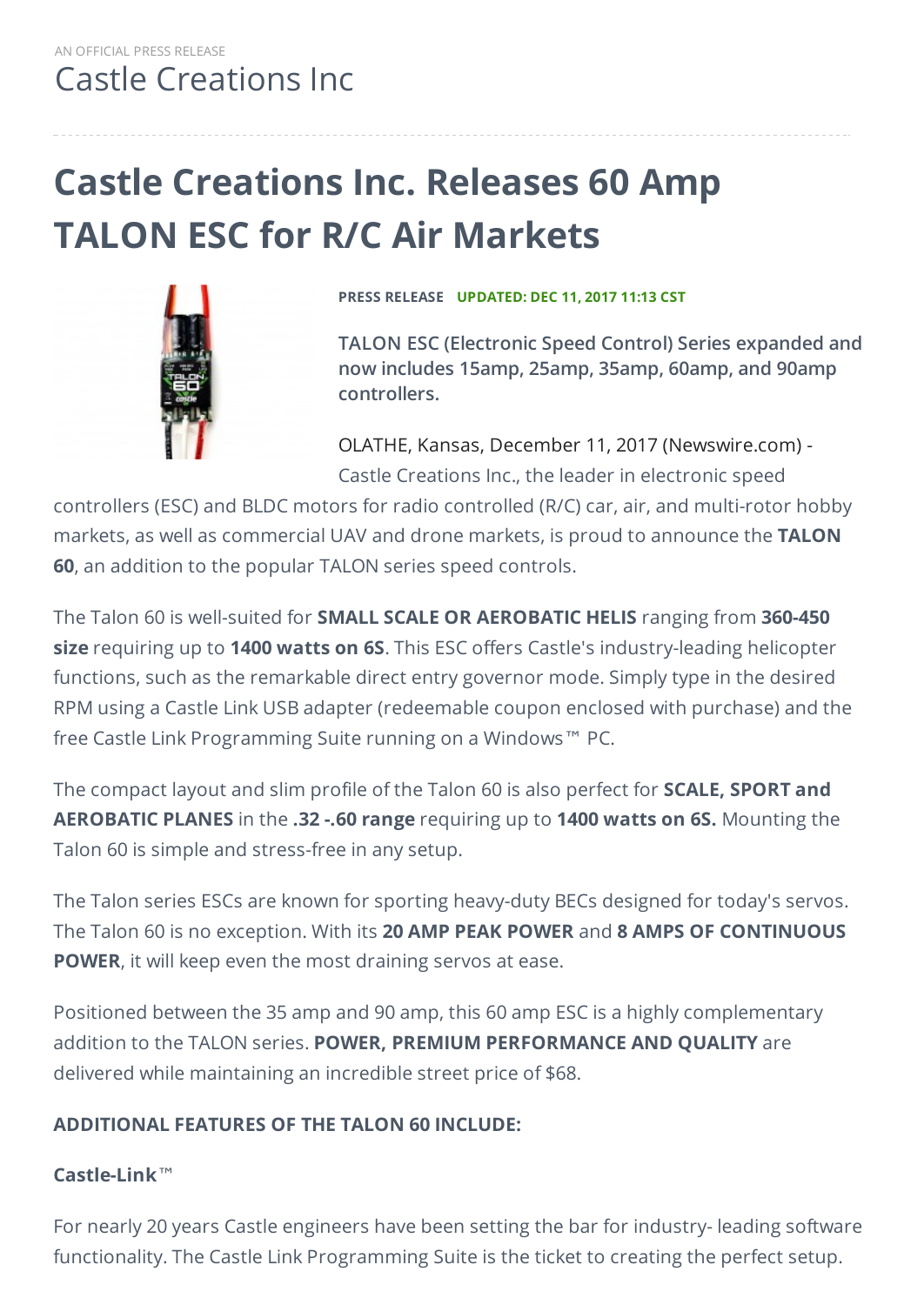Gaining access to the host of tuning parameters, including free firmware updates and added feature sets, requires only the Castle Link USB adapter (redeemable coupon enclosed with purchase) and the free Castle Link software on your Windows™ PC. Users can then fine tune many variables to enhance their level of expertise.

#### **Power System Alerts**

The Talon ESCs are programmed to sound a number of tunes and codes using the motor as well as flashing LED patterns to alert users to certain conditions regarding their power system, such as over temperature, excessive load and locked head speed.

#### **Telemetry Capable**

Telemetry has the potential not only to improve the safety of our models by monitoring battery voltages, ESC temperature, and other critical parameters, but it also creates other opportunities to get even more fun out of flying because you've essentially reduced the risks of "unknown" inevitable crashes. Think of the benefits to be had from alarms that will sound to warn you when there's interference about or if your receiver battery is running unexpectedly low. It requires purchase of Castle Telemetry Link for S.BUS2 (Item # 010-0152- 00) and compatible Futaba Radio or Castle Telemetry Link for X-BUS (Item# 010-0148-00) and a compatible Spektrum Radio.

The **TALON 60** is PROUDLY DESIGNED, MANUFACTURED AND SUPPORTED IN OLATHE, KANSAS, and is backed by Castle Creations' 1-year warranty and unparalleled 'make-it-right' customer support.

| <b>PRODUCT SPECIFICATIONS</b>                |                                                               |  |
|----------------------------------------------|---------------------------------------------------------------|--|
| Input Voltage:                               | MIN: 2S LiPo / MAX: 6S LiPo                                   |  |
| <b>MAX</b> continuous                        |                                                               |  |
| amperage at full 60 amps*                    |                                                               |  |
| throttle:                                    |                                                               |  |
| <b>BEC Voltage:</b>                          | User selectable choice of 6 or 8 volt output (default is 6V). |  |
| <b>BEC Output</b>                            | 20 amp peak**, 8 amp continuous                               |  |
| Amperage:                                    |                                                               |  |
| Dimensions:                                  | L: 2.56" (65mm) W: 1.19" (30.2mm) D: 0.41" (10.6mm)           |  |
| Weight (with                                 | [2.05 oz (57 g)]                                              |  |
| wires):                                      |                                                               |  |
| <b>NEEDED FOR OPERATION AND INSTALLATION</b> |                                                               |  |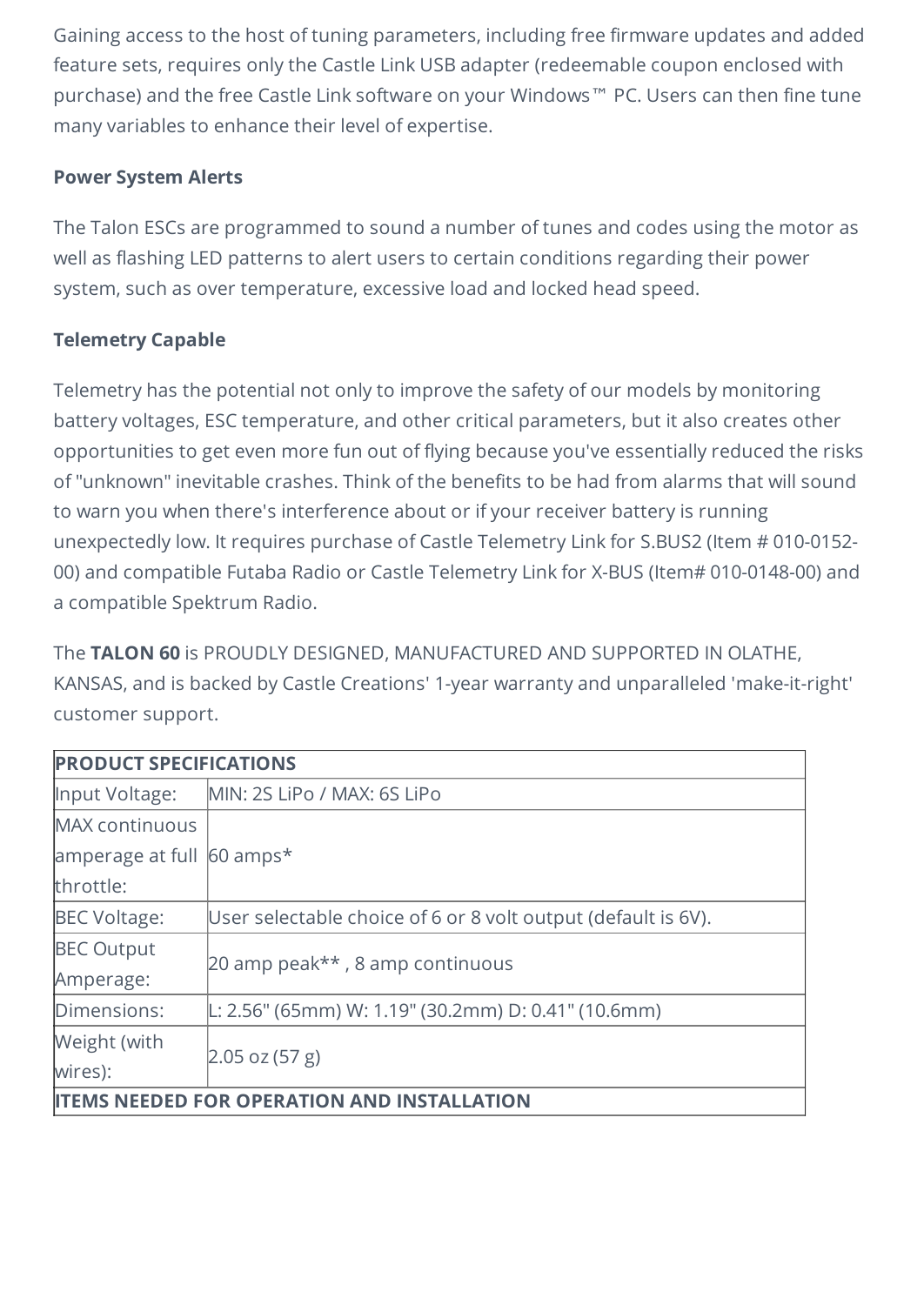| Programmability:                                                                                                                                                                                                                                                                                                                                                                                                                                                            | Fully programmable Castle feature set using Castle Link USB<br>adapter (redeemable coupon enclosed with purchase) and freely<br>downloadable Castle Link Windows™ software.<br>Castle Field Link Programming Card (sold separately) compatible for<br>select functions. |  |
|-----------------------------------------------------------------------------------------------------------------------------------------------------------------------------------------------------------------------------------------------------------------------------------------------------------------------------------------------------------------------------------------------------------------------------------------------------------------------------|-------------------------------------------------------------------------------------------------------------------------------------------------------------------------------------------------------------------------------------------------------------------------|--|
| Connectors:                                                                                                                                                                                                                                                                                                                                                                                                                                                                 | Battery and Motor connectors sold separately.                                                                                                                                                                                                                           |  |
| Tools needed for<br>Installation:                                                                                                                                                                                                                                                                                                                                                                                                                                           | Soldering iron for attaching High Current bullet connectors to ESC,<br>motor, and battery. (Deans Ultra Plugs, EC5 or Castle Polarized<br>4mm or 6.5mm)                                                                                                                 |  |
| *RC HOBBY APPLICATION RATING: 25 amps for the duration of a single 4,000 mAh battery pack with the ESC in<br>contact with a 5 mph airflow of 25C (77F) or cooler air. Controller temperature must never exceed 100C (212F).<br>Exceeding current or temperature ratings may damage components and may shorten the life of the ESC. Always<br>verify system current draw at full-throttle. Decrease load or increase airflow to decrease the ESC's operating<br>temperature. |                                                                                                                                                                                                                                                                         |  |
| **Peak indicates amperage sustainable for 0.5 seconds - long enough for most servos' current draw transients.<br>Always confirm servo current draw before the first flight of the model.                                                                                                                                                                                                                                                                                    |                                                                                                                                                                                                                                                                         |  |

Source: Castle Creations Inc.

## Additional **Links**

[www.castlecreations.com](http://www.castlecreations.com/en/talon-2/talon-60-6s-25-2v-60-amp-esc-with-20-amp-bec-010-0163-00)

### Additional **Images**



#### **Categories:**

[Electronics](https://www.newswire.com/browse/beat/industries-electronics), Production and [Manufacturing](https://www.newswire.com/browse/beat/business-production-and-manufacturing), [Hobbies](https://www.newswire.com/browse/beat/arts-and-entertainments-hobbies-and-crafts) and Crafts

#### $\blacktriangleright$  Tags:

electric [powered](https://www.newswire.com/browse/tag/electric-powered), [Electronic](https://www.newswire.com/browse/tag/electronic-speed-control) Speed Control, motion [control](https://www.newswire.com/browse/tag/motion-control), RC [Heli](https://www.newswire.com/browse/tag/rc-heli), RC [Plane,](https://www.newswire.com/browse/tag/rc-plane) Remote Control [Helicopter](https://www.newswire.com/browse/tag/remote-control-helicopter)